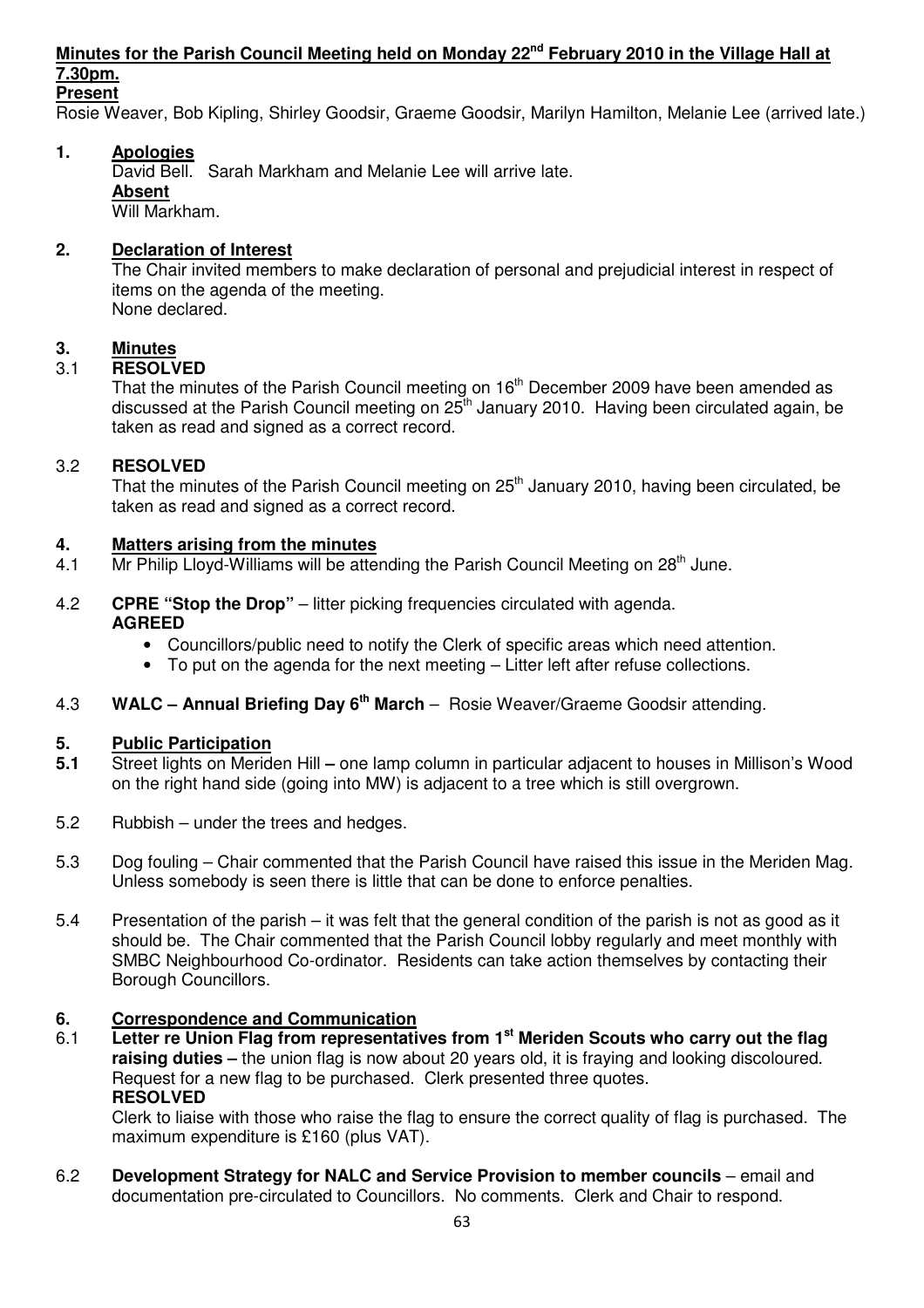- 6.3 **Solihull Youth Offending Service** Letter circulated with the agenda offering the services of the Reparation Team. Ideas for a project were:
	- Tidy up allotments.
	- Litter pick under the trees/bushes/bus stops along Fillongley Road/Meriden Hill/Hampton Lane.

## 6.4 **WALC – Nominations for Attendance at Royal Garden Party at Buckingham Palace on Thursday 22nd July 2010.**

#### **AGREED**

Rosie Weaver and Bob Kipling as Chair and Vice Chair of the Parish Council be nominated.

- 6.5 **SMBC Draft Ward Action Plan 2010/2011** pre-circulated with agenda. Comments provided by the Chair of the Meriden Parish Action Group (MPAG) were read out. **AGREED** 
	- To support the comments made by Chair of MPAG.
	- Additional comments parking/driving on pavements and verges.

#### 6.6 **St Laurence Church**

Letter received from the Parochial Church Council advising of the rising costs of maintaining the churchyard with a request for the annual donation of £600 to be increased to £1500. They would also be grateful to receive the parish council's assistance on tendering. Donation for 2008/2009 not received by them.

#### **RESOLVED**

- The budget for 2010/2011 is already fixed. As the donation is usually paid in January, the financial position of the Parish Council budget is reviewed at that time to consider whether the additional £900 can be paid. In the meantime, the clerk can request that the grant application form as recently adopted by the Parish Council is completed by the PCC so that the information is readily available for that time.
- Clerk to provide information to the PCC regarding the tender process.
- The annual donations for 2008/2009 and 2009/2010 be paid.
- Clerk to look into the history of the annual donation.
- 6.7 **WALC Training** Hands-on Training or Volunteer Playground Inspectors Saturday 17th April 2010 9.30am to 1pm. Bishops Itchington, Southam. £30 per delegate. For practical advice on inspecting play equipment and provide a hands on practical "walk and talk" on a mixture of equipment with a RoSPA Playsafety Inspector and Trainer and Director of the Register of Play Inspectors International.

#### **RESOLVED**

Clerk to attend with new contractor responsible for play area.

# **7. Receive Reports**<br>**7.1** Committee Memb

- 7.1 **Committee Member for Village Hall Management Committee** no meeting.<br>7.2 **School Governors for Parish Council** meeting clashed with joint surgery –
- **School Governors for Parish Council** meeting clashed with joint surgery headteacher is retiring at the end of the summer term.<br>7.3 **Committee Member for War Memoria**
- **Committee Member for War Memorial no report.**
- 7.4 **Pool** Bob Kipling and resident visited the pool. Resident fed back findings. Clerk to confirm with SMBC the location of the two other manholes. Bob and Rosie to meet to discuss and to look at the bid.
- 7.5 **Allotment Representative** no report.
- 7.6 **Footpaths/Forum**  properties on Main Road have marked out pieces of land to the rear of their boundaries.
- 7.7 **Meriden Sands Working Group** no report.
- 7.8 **Conservation Committee**  meeting next week.
- 7.9 **Local Strategic Partnership** no report.<br>7.10 **Police Rural Assembly** no report.
- **Police Rural Assembly** no report.
- 7.11 **Solihull Area Committee**  January meeting cancelled because of snow. Next meeting April.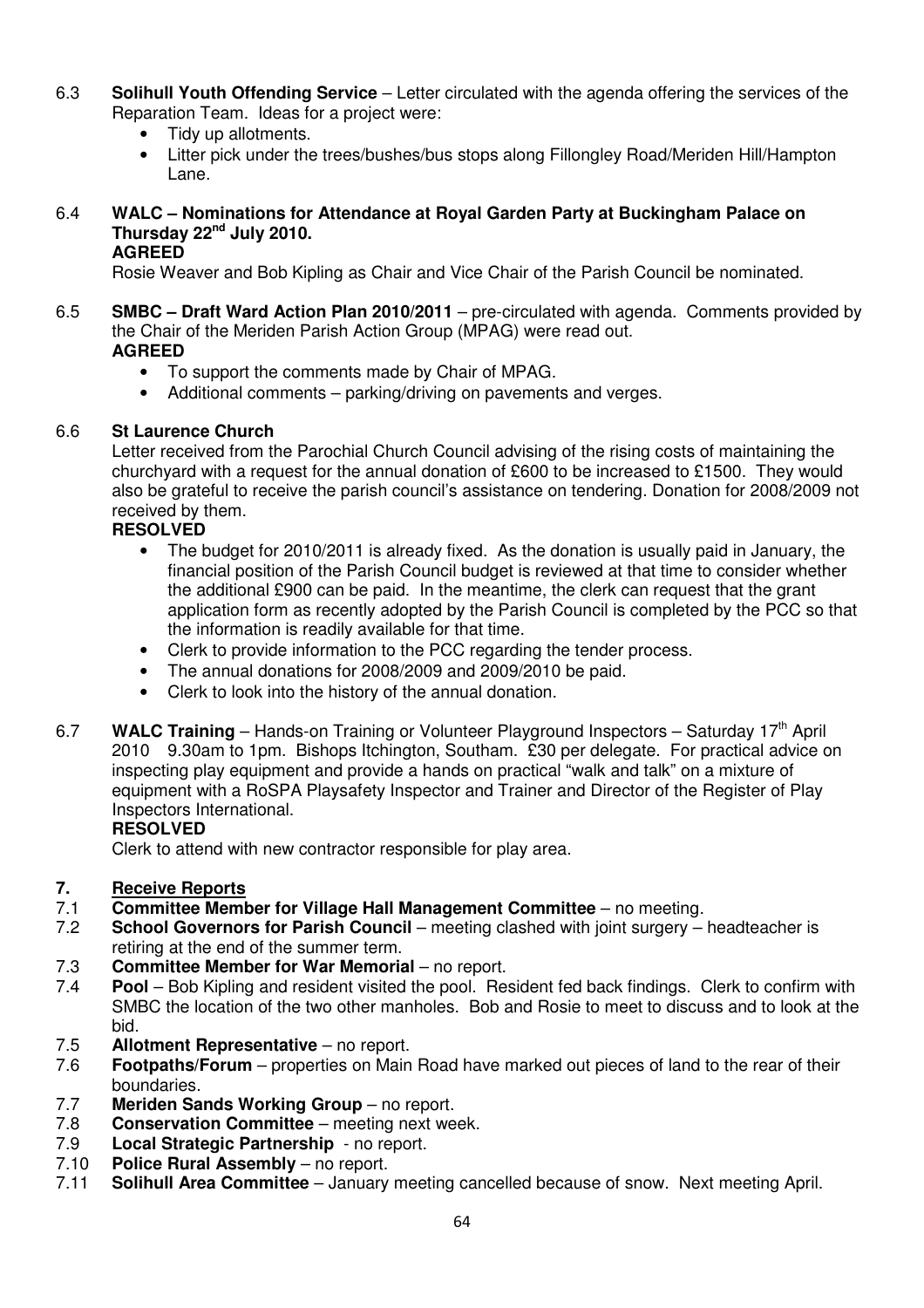- 7.12 **Tree Wardens**  no report.
- 7.13 **Parish Plan** need more volunteers. Review of Parish Plan April 23<sup>rd</sup> SMBC.<br>7.14 **Community Surgery** Clerk attended. Next surgery Monday 8<sup>th</sup> March.
- **Community Surgery –** Clerk attended. Next surgery Monday 8<sup>th</sup> March.
- Issues reported :
	- Fillongley Road cut in on right hand side. Verge is being driven over and muddy. Cannot put bollards there but they can put Grass Cote on the corners. (Like a mesh which the grass grows through to prevent it getting muddy).
	- Barratts Homes signs on lampposts on Main Road by roundabout.
	- Grit bin at the bottom of Leys Lane pushed over.

Public conveniences – clerk has received plan of toilets not to scale. Clerk to email to the police architect. SMBC have confirmed they will put £5,000 of their budget towards this project. Pot holes – SMBC investing £165,000 for an additional 2x crews. Work to be carried out now to the end of March. There is a backlog of 500+jobs.

Leys Lane fence adjacent to pond. Clerk chasing this issue. This has been confirmed as SMBC responsibility and will be repaired shortly.

Drop kerbs – adjacent to Shirley's Garage – this is scheduled for pram crossing with knobbly kerbs. Fillongley Road has been scheduled.

7.15 **Joint Councillor Surgery** – Attended by Mrs Goodsir, Clerk and Ken Allsopp. Two residents attended.

**AGREED** Bob Kipling and Graeme Goodsir will attend the next surgery on Wednesday 10<sup>th</sup> March

- 7.16 **Community Speed Watch** still need more volunteers. Training days coming up in April/May which have been advertised in Meriden Mag.
- 7.17 **WALC Training** Responding to planning applications. Saturday 13<sup>th</sup> February 2010 10-1pm. Clerk, Chair, Shirley Goodsir and Sarah Markham attended. Notes provided to each councillor and chair of MPAG.

# **8.** Village Matters<br>8.1 Development at

## 8.1 **Development at Maxstoke Lane.**

- Feedback from quarterly meeting. Chair, Clerk and Melanie Lee attended. Minutes produced by developer circulated – strictly private and confidential due to commercially sensitive information.
- Advice awaited from DTZ on proposals for repositioning the pump station and associated changes to layout.

## 8.2 **New Play Facility – Hampton Lane.**

- Further discussion took place around maintenance of new play facility. Clerk to clarify with SMBC any affects on endowment sum.
- Clerk will be arranging a meeting with the Parish Council's bank manager to discuss the expected income from minimum endowment figure. Sarah Markham agreed to attend with the Clerk.

## 8.3 **Flower beds on Roundabout in the village centre.**

Clerk and Chair met with Susan East (SMBC Neighbourhood Co-ordinator), Lorna Teager (SMBC Streetcare) and Dave Tipping (SMBC Parks and Open Spaces) on Friday 12<sup>th</sup> February.

- SMBC agree beds need replacing.
- From a horticultural point of view, as the beds have had roses for some time not advisable to use roses again as they can suffer Rose Replant disease.
- HofE Roses are not grown commercially. To have them again they would have to be grown as a one off by a commercial grower. This would be very expensive due to the small quantity.
- More healthy rose plants can be removed and put in the PC containers. 20% chance of survival.
- SMBC will be liaising with their landscape architect to produce possible designs using the current beds for the PC to consider.
- Planting hoped to be completed May time.

Clerk has liaised with contractor who maintains The Green. He agrees that roses can suffer replanting disease and suggests putting surviving plants around the Centre Cross rather than the planters as they will be in the ground. He will look at doing this in the next week or so.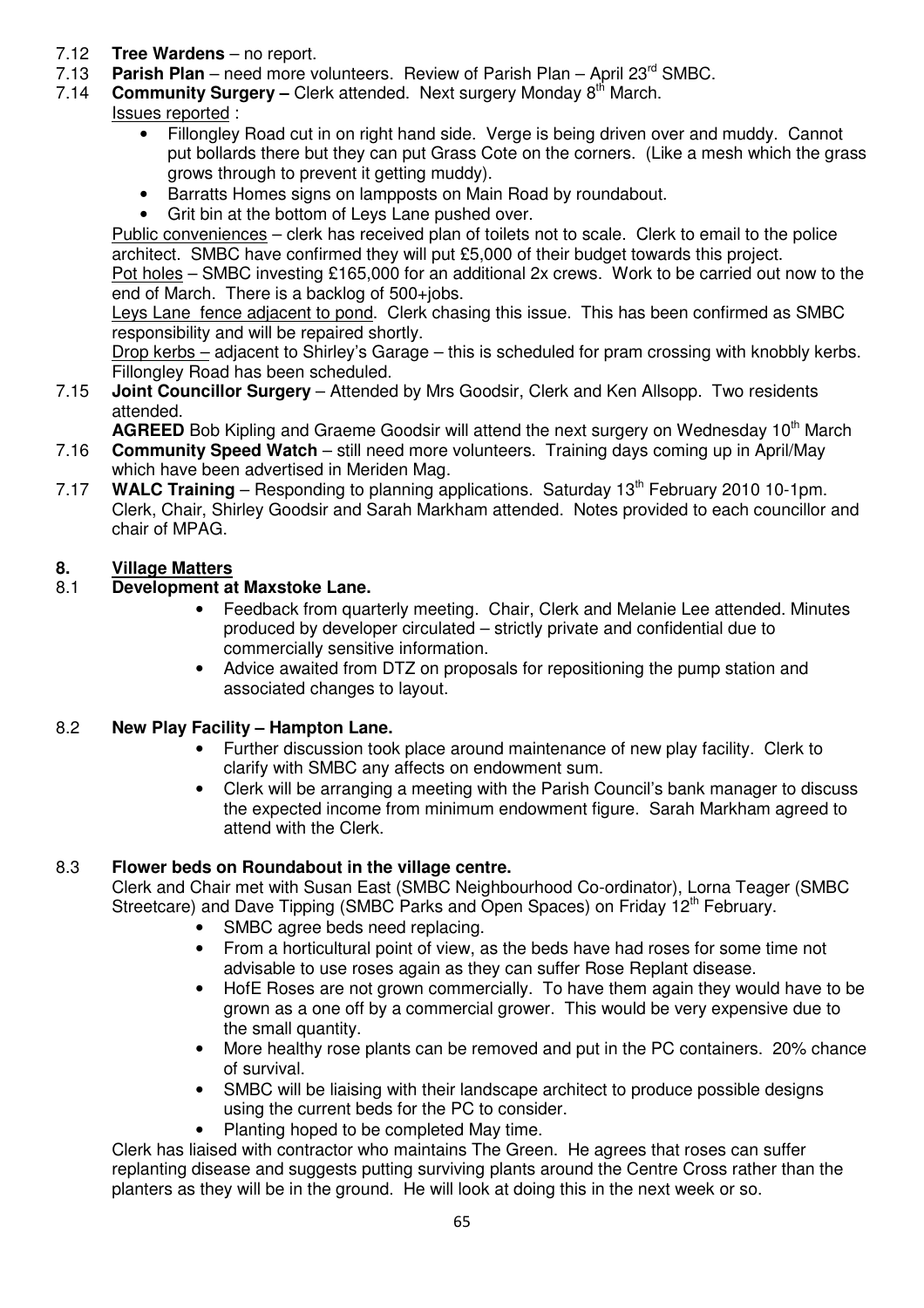#### 8.4 **Communications AGREED**

Melanie Lee to be responsible for Twitter. To review after 3 months.

8.5 **Bus Shelters Service Information** – At the December meeting the Parish Council decided to ask Centro to supply the service information cases so that they can install them themselves. Centro have responded by asking the Parish Council to consider whether they can install a bus stop pole adjacent to the shelter instead of positioning separate timetable cases inside the shelters. This would resolve the incompatibility issues and risk of damage to our shelters.

#### **AGREED**

Would not like additional poles to be installed around the village. To maintain the decision to fit the cases themselves.

## **9 Planning Matters**<br>9.1 **2009/2063 - Gran**

- 9.1 **2009/2063 Grange Farm, Fillongley Road, Meriden**  conversion of existing barns to two dwellings.  **RESOLVED**  No objection.
- 9.2 **2010/61 9&11 Albert Road, Millison's Wood**  alterations and rear extensions to 9&11 Albert Road. **RESOLVED**

Neighbour notification.

9.3 **2010/74 – Jesmond, Fillongley Road, Meriden** - single storey side extensions and second storey rear extension/loft conversion. One objection copied to the parish council pre-circulated with agenda.

#### **RESOLVED**

 a) The parish council would like as much hedge as possible to be retained; b) Relationship/affect on neighbouring properties ie will the extension be overbearing on its neighbours. The parish council understand the planning officer will be measuring the height difference and gap between the two properties in order to assess this.

9.4 **2010/72 – 30 Bonneville Close, Millison's Wood** - raise roof level over rear store area in order to convert to kitchen.

## **RESOLVED**

Local knowledge questions the existence of a kitchen store. Neighbour notification.

9.5 **2010/53 – Couchmans Farm, Harvest Hill Lane, Allesley –** replacement house and garage. **RESOLVED** 

Object due to the presence of bats in the existing property.

#### **10. Finance and Parish Council Governance.**

a) **Parish Appraisal/Plan finance -** Now the production of the parish plan and all the financial transactions are complete, a request has been sent to SMBC for the grant monies in the sum of £3600. A cheque should be received shortly. If the cheque received is for the full amount the cost of the parish appraisal/plan to the parish totalled approximately £45.

#### b) **Standing Orders**

 National Association of Local Council's has now produced updated and improved Standing Orders for Local Councils 2010. Part 2 which contains the model set of standing orders has been made available free of charge on line via WALC website. Printed off for each councillor and pre-circulated with the agenda. For review at the next meeting.

#### **RESOLVED**

Clerk can order a set of part 2 in the sum of £25.